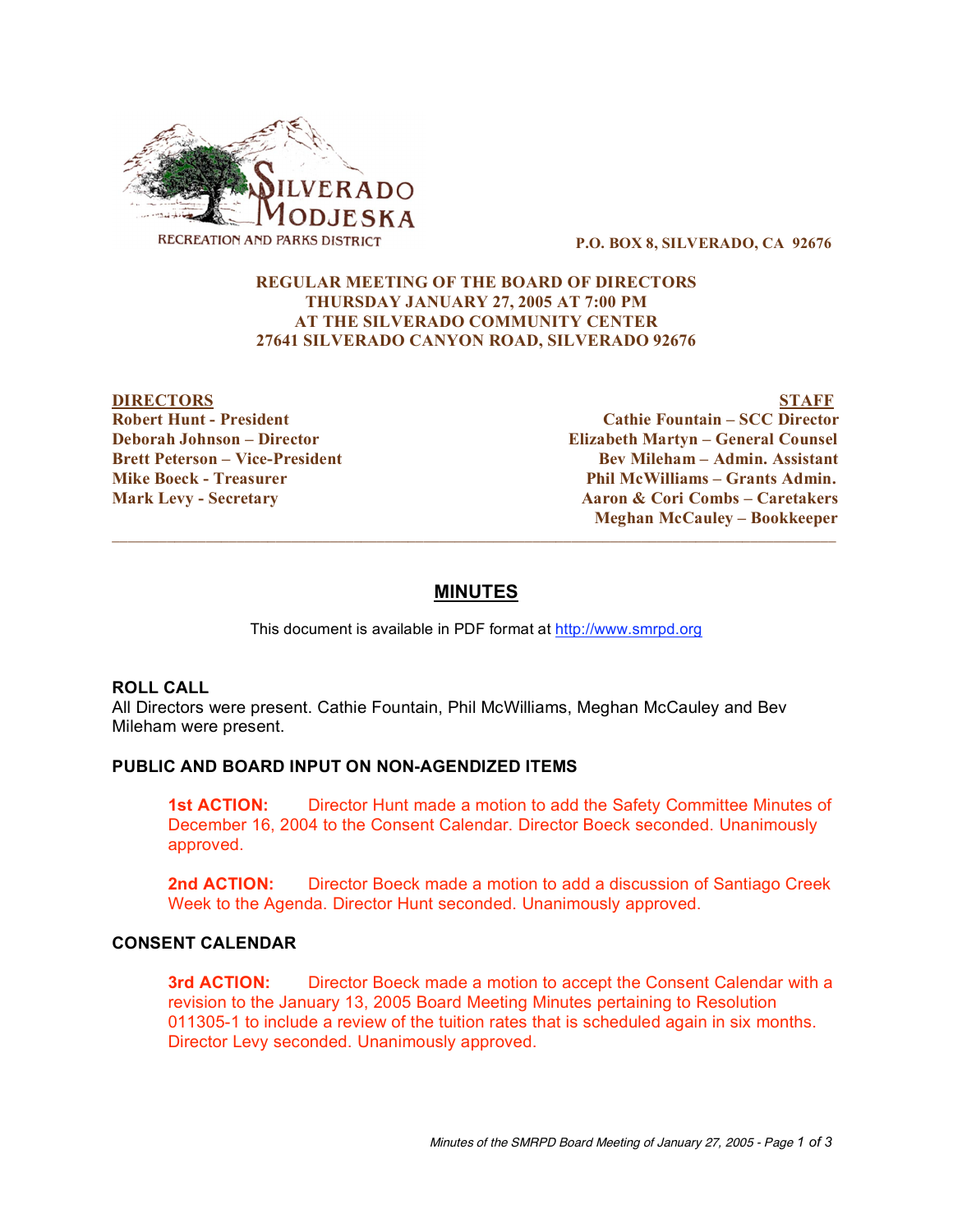#### **TREASURERS REPORT**

**4th ACTION:** Director Boeck made a motion to approve payment of transmittal 01 - 05C for \$100.00 for Directors compensation for the Regular Meeting of January 13, 2005 to : Director Boeck \$50.00 Director Levy \$50.00 Director Johnson seconded the motion. Unanimously approved

**5th ACTION:** Director Boeck made a motion to approve payment of transmittal 01 - 05D for \$4,627.89 to: K.J. Snyder \$505.00 for Inv. #4267 and 4240 So. Calif. Edison \$607.89 for Inv. Dated 1-12-05 Katzmaier Newell Kehr \$3,515.00 for Inv.#107101-6644, Comm. Center Renovation Director Johnson seconded. Unanimously approved.

Note: All future Katzmaier Newell invoices are to go to the Grants Administrator first for his approval, before going to the Bookkeeper.

#### **SILVERADO CHILDREN'S CENTER**

Cathie Fountain distributed the Children's Center financial statements to the Board. The Children's Center is suffering financially. The high costs of Workers Compensation fees have put a large burden on the center. Director Johnson asked Cathie Fountain if they needed help with the workers compensation bill that is in excess of \$9,000 for the first quarter of 2005. Cathie Fountain asked Director Hunt to help her with a cash flow projection. It was decided to have an ad-hoc committee meeting with Director Hunt and Director Johnson.

#### **GRANTS ADMINISTRATOR'S REPORT**

The Advisory Committees for Prop. 40 renovation projects are being formed with eight people signed up so far. Three responders are from Modjeska and five from Silverado. A lot of interesting ideas have been submitted. The Board discussed that the meetings should be open to the public, and also discussed having Phil McWilliams being the facilitator for the meetings. Director Hunt will contact General Counsel for advice on Brown Act requirements. Project Architect Bruce Newell was at the meeting and said he would not proceed until the committee inputs are received, or until the Board advises him to do so.

#### **OTHER DISTRICT BUSINESS**

A. A discussion of the Alcohol Use Permit to be issued to applicants Owen and Kris Ferguson was held to ensure that all requirements are understood and will be met. The applicants attended the Board meeting to discuss the wedding they are having March 12. They have paid the fees and deposits for the building. Arrangements for parking at the lot at the front of Modjeska are in progress with the county. The million-dollar liability coverage required is being investigated. The event will have less than 100 people. Hiring a security guard or two was requested by the Board Kris Ferguson will contact other facilities in Tustin and Mission Viejo areas to get more information and advice on security guards, and how many they should hire for the event.

B. Open Space discussion, General Counsel Betsy Martyn emailed President Hunt a report about financing Open Space. The Board would like to meet with her to ask questions about this. She will be asked to attend a Board meeting to address the subject in detail.